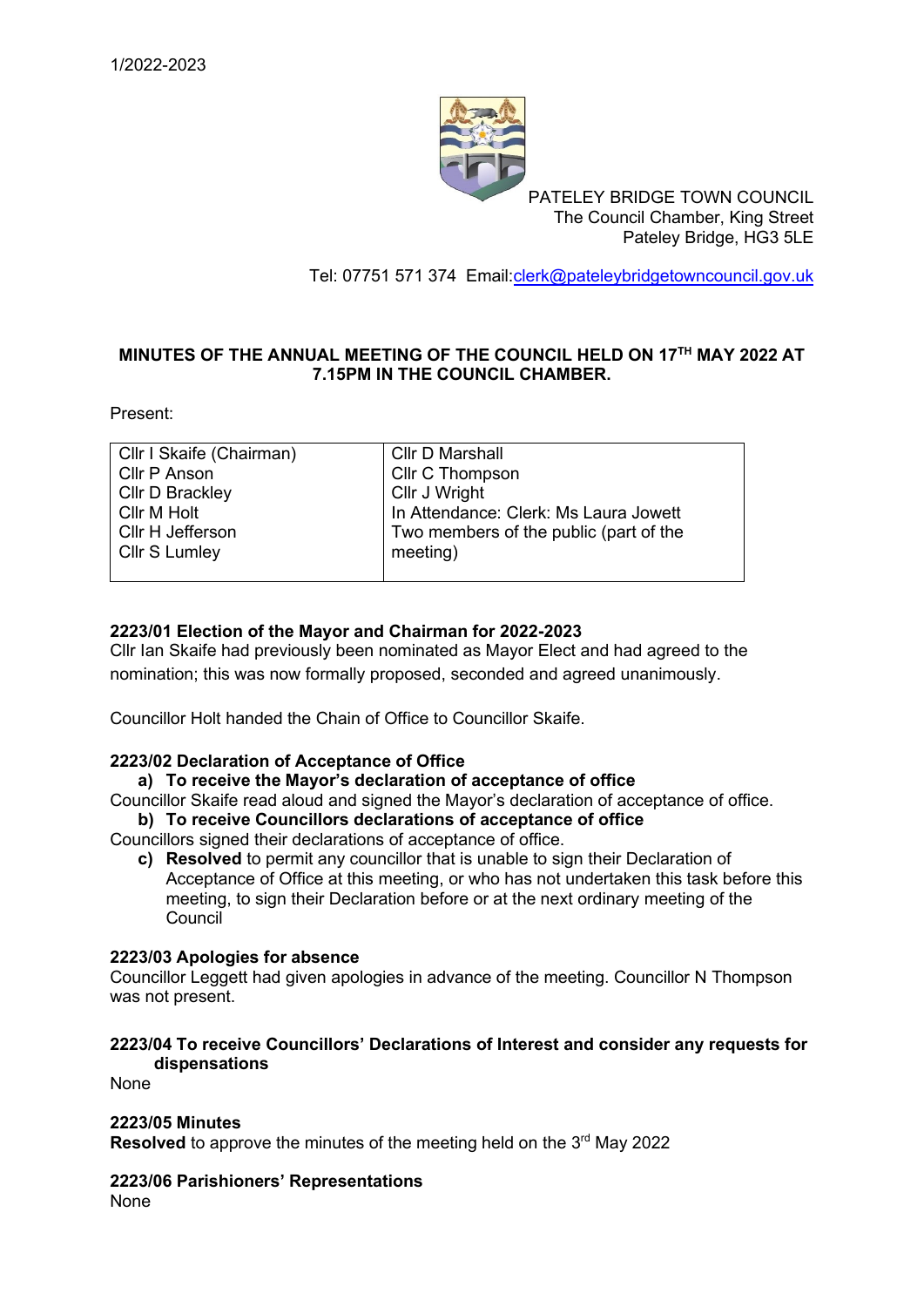### **2223/07 Election of the Deputy Mayor**

Councillor Jefferson was proposed, seconded and elected as Deputy Mayor for 2022-2023

#### **2223/08 Co-option**

- **a)** Written applications and a short verbal presentation were received from candidates
	- i. J Wardman
	- ii. J Wright
- **b) Resolved** that members of the press and public be excluded from item 2223/08.c only under the provisions of the Public Bodies (Admission to Meetings Act 1960 s1(2)) during consideration of items of a confidential nature. (consideration of candidates – personal information)

Two members of the public left the meeting at 7.40pm.

### **c) To consider candidates for co-option**

#### **d) To co-opt a candidate to fill the existing vacancy**

Each candidate was proposed and seconded and voting took place by a show of hands. **Resolved** to co-opt Joanna Wright.

Candidates returned to the meeting at 7.50pm and were informed of the outcome of the vote. Joanna Wright signed the Declaration of Acceptance of Office and joined the Council.

The Mayor thanked the candidates and said it had been a very difficult decision. The Council asked Mr Wardman if he would accept a position as a non-councillor member of the Joint Resilience Committee. Mr Wardman accepted the position.

#### **2223/09 Committees**

#### **a) Election of members to committees**

**Resolved** to elect members to committees as detailed in appendix 1

## **b) To elect the chairs of committees**

**Resolved** to elect chairs of committees as detailed in appendix 1

One member of the public left the meeting at 8pm

#### **c) To review the Terms of Reference for the following committees:**

- **i) Finance Committee**
- **ii) HR Committee**
- **iii)Joint Liaison Committee**
- **iv)Mayor's Fund Committee**
- **v) Christmas Lights Committee**

**Resolved** to approve the terms of reference

#### **2223/10 Appointment of council representatives to other organisations**

**Resolved** to appoint council representatives to other organisations as detailed in appendix 2

### **2223/11 Policies**

**To receive and confirm**

- **a) Standing Orders**
- **b) Financial Regulations**
- **c) Complaints Procedure**
- **d) Council policies, procedures and practices in respect of its obligations under Freedom of Information and Data Protection legislation.**

The policies were received and confirmed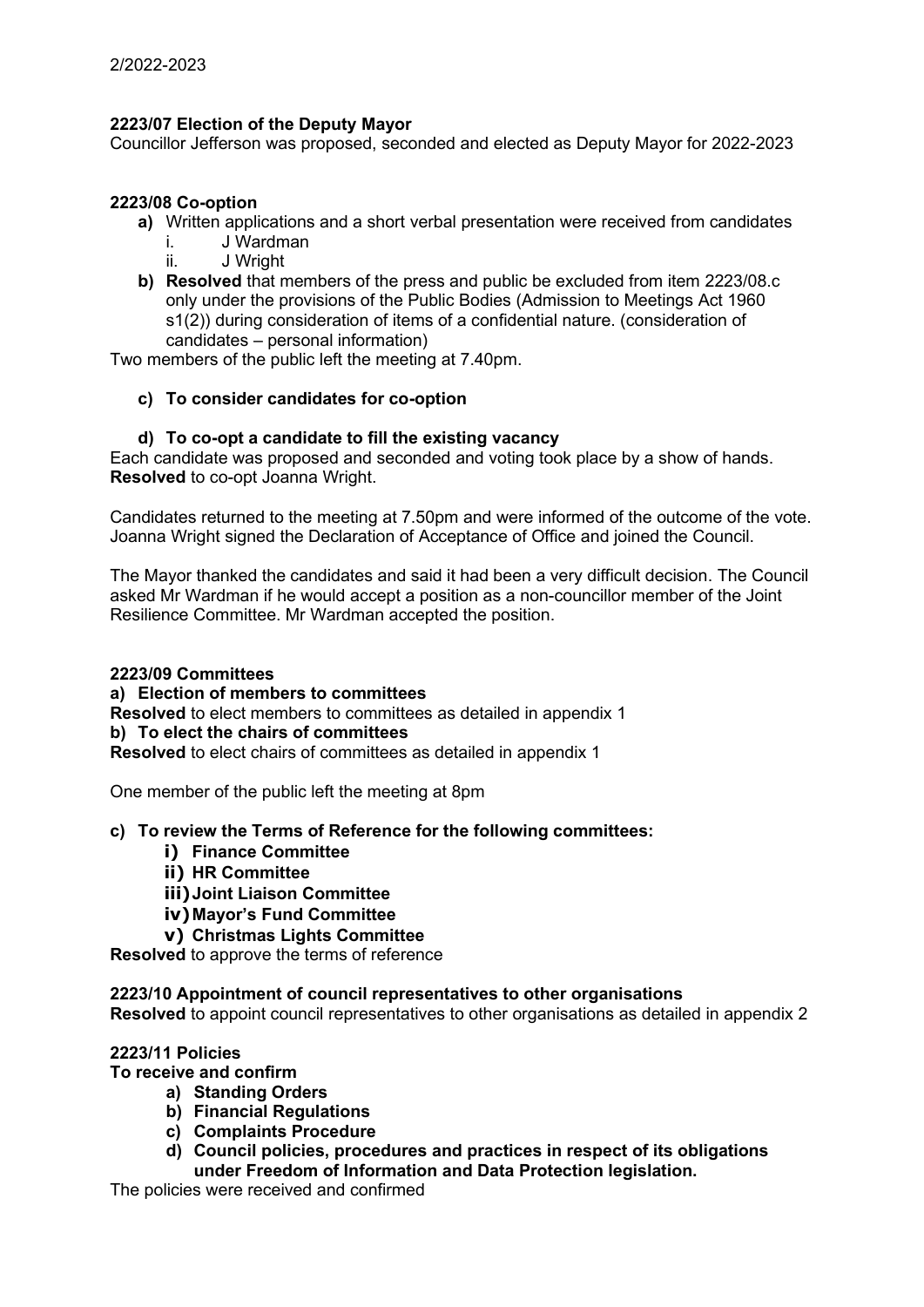#### **2223/12 Documents**

#### **To receive and approve**

## **a) The Council's Risk Assessment**

**b) The Asset Register**

**Resolved** to approve the Risk Assessment and Asset Register

#### **2223/13 To note the renewal of the Town Council's insurance**

The Town Council's insurance was noted and renewal from 1<sup>st</sup> June 2021 confirmed.

#### **2223/14 Mayor's Allowance**

**Resolved** to approve a Mayor's Allowance of £500 for the civic year 2022-2023

#### **2223/15 General Power of Competence**

#### **To consider Pateley Bridge Town Council's eligibility for the General Power of Competence and to consider if the Council wishes to adopt and use the General Power of Competence**

**Resolved** that Pateley Bridge Town Council meets the eligibility criteria and to adopt and use the General Power of Competence. The Council has a qualified clerk and two thirds of councillors are elected (10 out of 11)

#### **2223/16 To receive the dates of council meetings and those of committees for the coming civic year**

The dates of council and committee meetings were agreed. Council meetings will continue to be held on the first Tuesday of each month at 7.15pm. A calendar will be circulated to councillors and uploaded to the website.

#### **2223/17 Christmas lighting**

#### **a) To receive an update on damaged tree lights**

An update was provided on the damaged tree lights at the recreation ground. The owner of the wagon had offered to make a donation to the repairs.

#### **b) To receive a quote for replacing damaged tree lights**

One quote had been received for replacing the damaged tree lights in the middle tree. The Council felt it would be worth exploring the costs to repair the lights even if the colour would not be an exact match.

One member of the public joined the meeting at 8.30pm

#### **c) To consider and agree any action required**

**Resolved** to request a quote for repairs to the middle section of lights, accepting that the colour would not be an exact match. If the costs are significantly less than replacing all the tree lights the Council will proceed with this course of action. If the Council must replace all tree lights as a result of the damage and insurance claim will be submitted.

## **2223/18 Request for information regarding North Yorkshire Flooding February 2022**

# **a) To receive a request for information from NYCC**

Received and noted

#### **b) To consider and agree a response from the Council**

The Council agreed that it was very important to respond to this request for information and noted that on this occasion the flooding came from water running off the hillside and the badly blocked gullies caused flooding at the bottom of the town.

The Council agreed that it is totally unacceptable that residents had to try and clear gullies themselves and noted that the gully wagon drove through the town twice but didn't stop until the evening.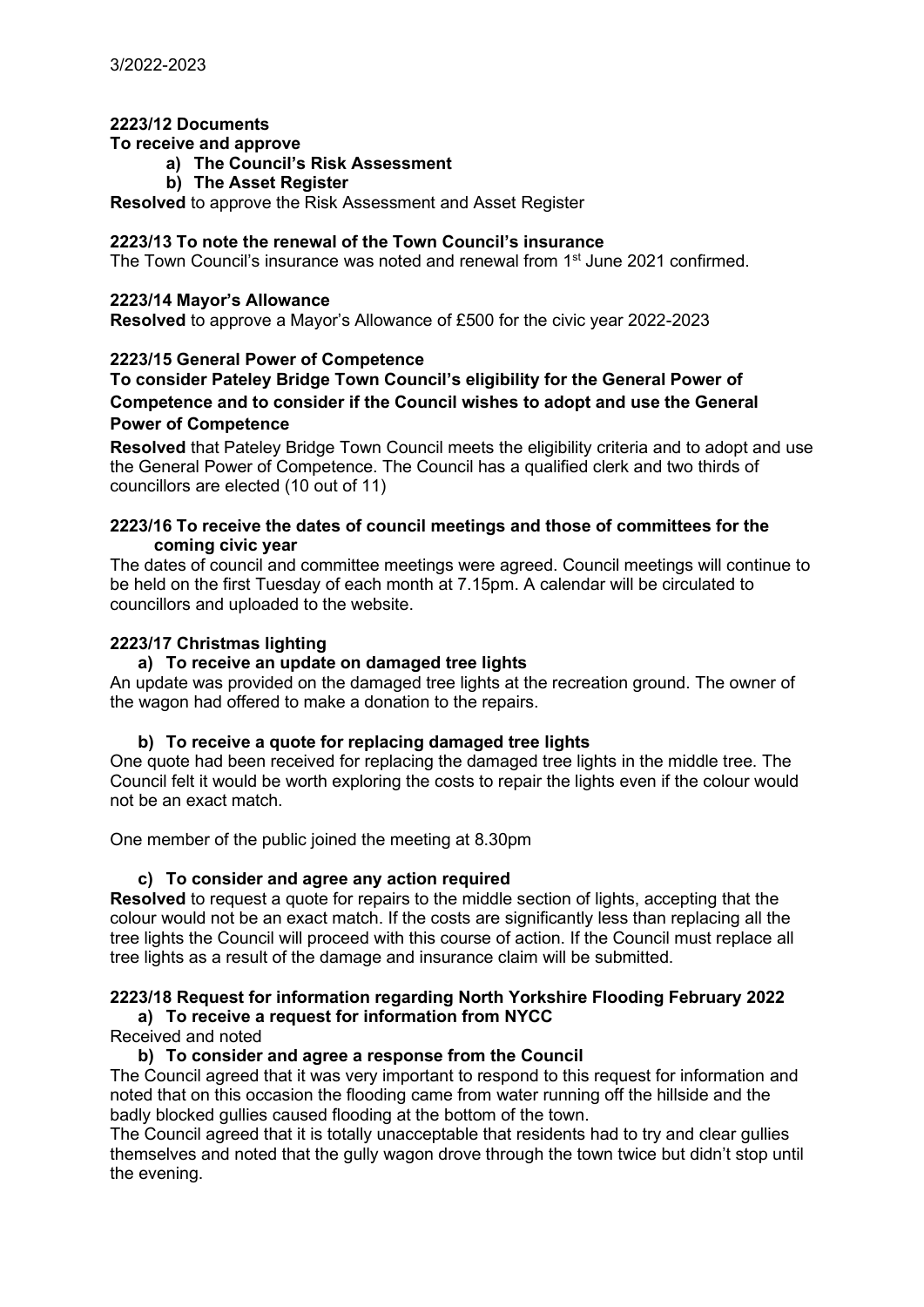### 4/2022-2023

A red warning was issued in Glasshouses but no residential property was flooded. Residents of Glasshouses Mill were concerned that proper flood defences have not yet been installed.

Councillor Skaife and Councillor Lumley will provide information to the clerk to enable a full response to be submitted to NYCC.

#### **2223/19 Financial Matters**

### **a) Accounts for Payment**

It was **resolved** to authorise the following for payment:

- **i.** Flying Colours: Bunting (400m): £548.04 (including VAT of £91.34)
- **ii.** Community First Insurance: Annual premium 2022-23: £373.67
- **iii.** Mayoral Allowance: £500.00
- **iv.** Yorkshire Lighting and Electrical Services: Emergency call out to make safe damaged tree lights: £270.00 (including VAT of £45.00)

## **b) Receipts**

The following receipts were noted:

- **i.** 29/04/22: HBC Precept 1<sup>st</sup> instalment: £16,018.00
- **ii.** 29/04/22: Parking Permits cheques: £48.00
- **iii.** 03/05/22: CJP Landscapes garage rental: £35.00
- **iv.** 03/05/22: Parking Permits cheque: £12.00
- **v.** 03/05/22: Parking Permits, cash from Nidd Plus: £648.00

#### **2223/20 Date of next meeting**

The Full Council meeting will be on Tuesday 7<sup>th</sup> June 2022 at 7.15pm.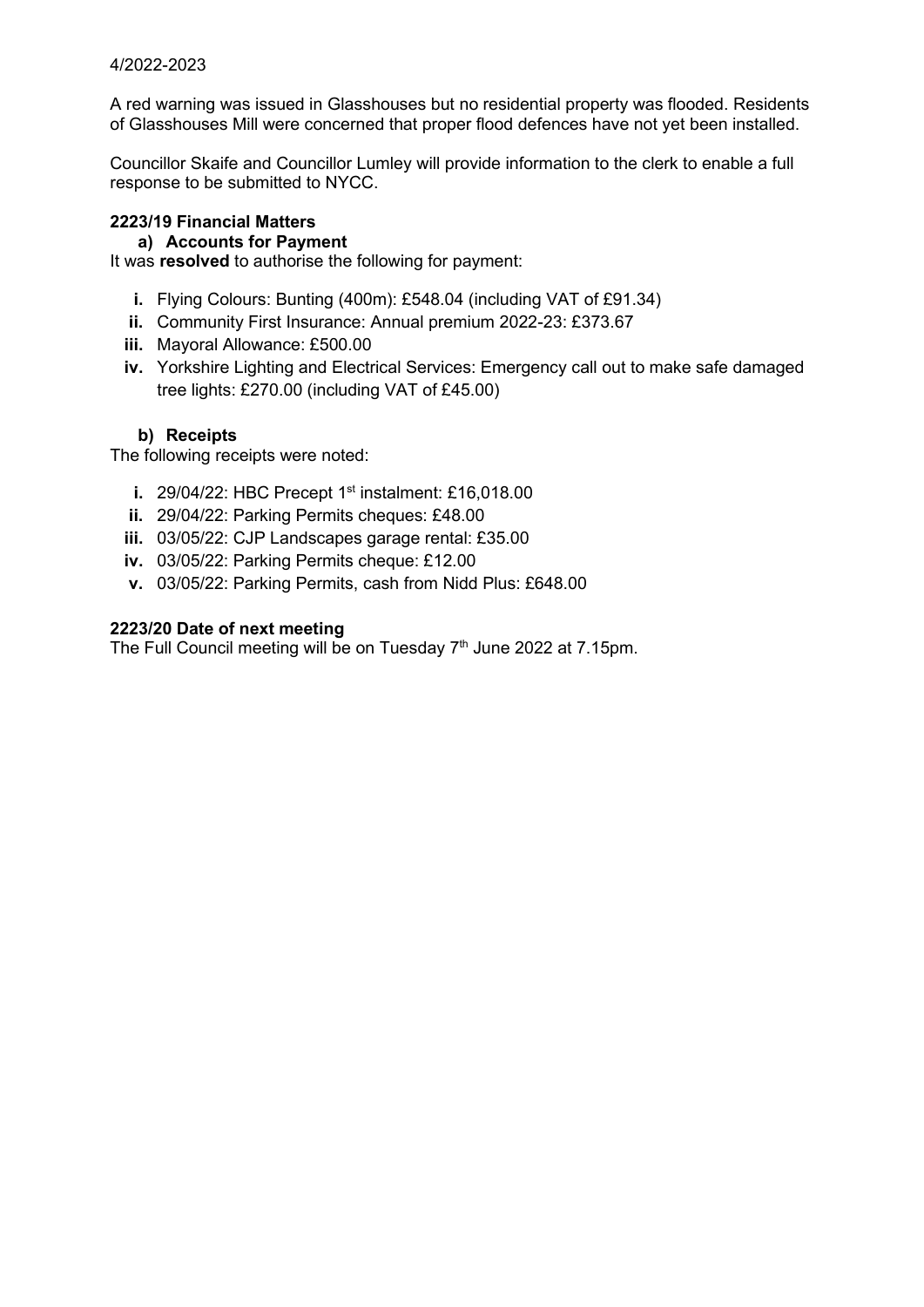# **Appendix 1**

# **Committee Membership 2022-2023**

| <b>Finance Committee</b>                                   | Cllr Anson (Chair)<br>Cllr Holt<br>Cllr Leggett<br>Mayor: Cllr Skaife                                                                                                                                       |
|------------------------------------------------------------|-------------------------------------------------------------------------------------------------------------------------------------------------------------------------------------------------------------|
| Mayor's Fund & Events Committee                            | Mayor: Cllr Skaife (Chair)<br>Deputy Mayor: Cllr Jefferson<br><b>Cllr Marshall</b><br>Cllr C Thompson<br>Cllr Wright                                                                                        |
| <b>HR Committee</b>                                        | Cllr Lumley (Chair)<br>Cllr Holt<br>Cllr Jefferson<br>Mayor: Cllr Skaife                                                                                                                                    |
| Joint Community Resilience Committee<br>(with Bewerley PC) | Cllr Skaife (Chair)<br>Cllr Jefferson<br>Cllr N Thompson<br>Mrs S Clarkson (non-council member)<br>Mr J Clarkson (non-council member)<br>Mr C Hawkesworth (Advisor)<br>Mr J Wardman (non-councillor member) |
| Joint Liaison Committee<br>(with Bewerley PC)              | Cllr Skaife (Chair)<br>Cllr Anson<br>Cllr Lumley                                                                                                                                                            |
| Glasshouses Playing Fields Inspections<br>Committee        | Cllr Skaife (Chair)<br><b>All Councillors</b>                                                                                                                                                               |
| Parish Caretaker Group                                     | <b>Cllr Skaife</b><br>Cllr Jefferson<br>Clerk to the Council                                                                                                                                                |
| Christmas Lights Committee                                 | Cllr Jefferson (Chair)<br><b>Cllr Brackley</b><br>Cllr C Thompson<br>Cllr N Thompson<br>Mrs Tilly Chandler (non-council member)                                                                             |